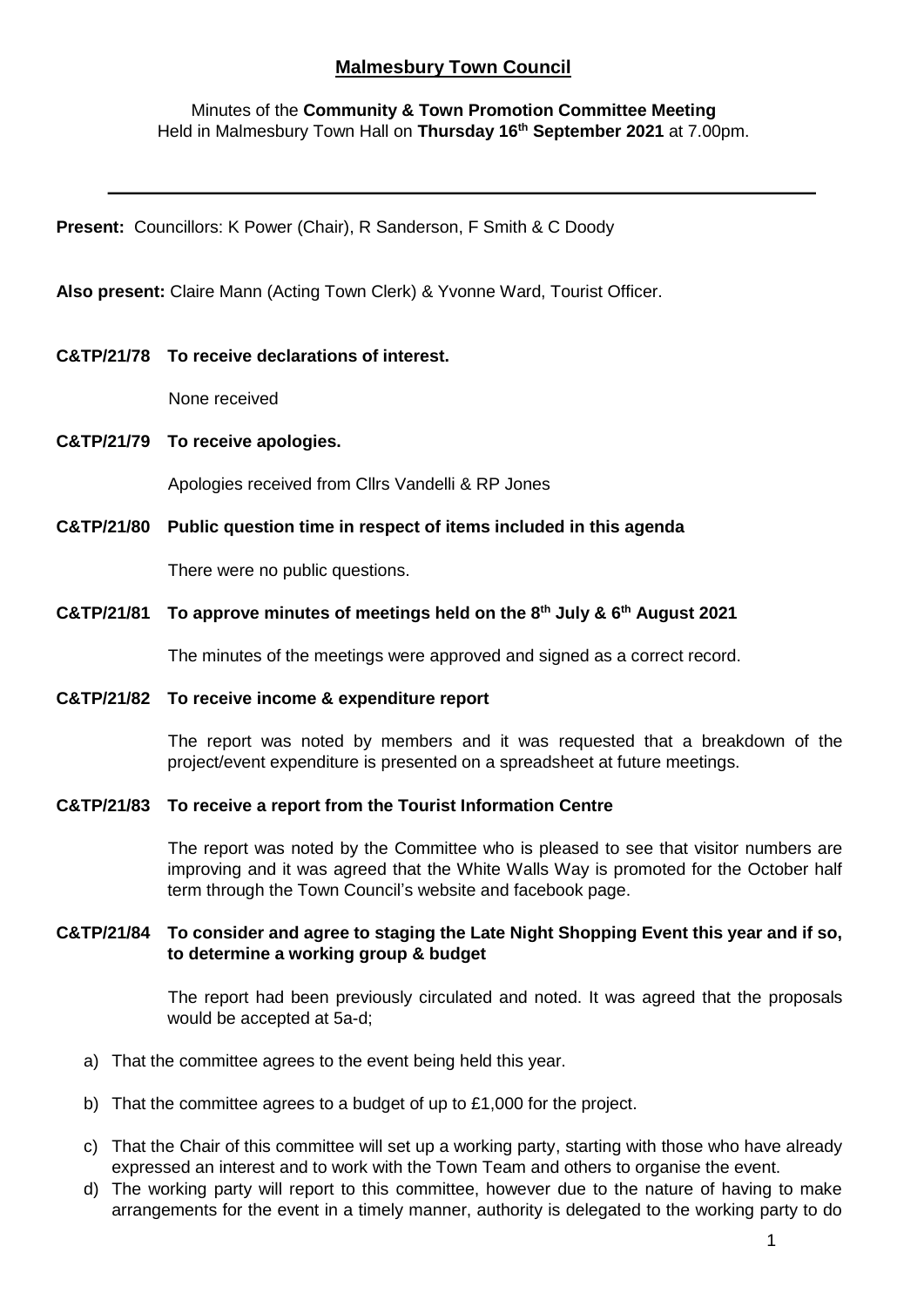this and authorise spend up to the limit of the budget. This will be done in conjunction with the Town Clerk and receiving her advice.

# **C&TP/21/85 To discuss and agree other Christmas projects and to decide on the membership of working parties for these**

The Working Group will present to the next meeting. There will be a Christmas Window Competition, a Family themed Competition and

# **C&TP/21/86 To receive a verbal LYN & Rise Trust update from the LYN representative and also to consider to a further project of re-instating a young peoples 'Drop In' at the Town Hall**

The report had been circulated and following discussion it was agreed to accept the proposals at 3.1-3.3;

- That the Community and Town Promotions Committee agree bring the youth work sessions into the Town Hall and to host the sessions at no cost to the Rise Trust.
- That the C&TP provide some Tea, Coffee, milk and squash for the sessions.
- That the C&TP Committee agree on a date to invite Danielle to a Committee meeting to review the development of the youth work once it has moved indoors.

It was also agreed that refreshments would be provided by the Town Council.

## **C&TP/21/87 To receive a verbal update re Malmesbury In Bloom competitions and to advise the arrangements made for the Presentation evening.**

Preparations are well under way for the evening. Thanks were extended to the Office staff in all their work to make the event such a success.

# **C&TP/21/88 To consider and agree to a new Malmesbury In Bloom award for sustainable gardening, to be sponsored by Cllr Vandelli.**

The report had been circulated and following discussion it was agreed to accept the proposals at 3.1-3.3;

- That the Community and Town Promotions Committee agree to add a category for 'sustainable gardener' or 'biodiversity guardian' or 'responsible gardener' (or some other title) to the 2022 competition.
- That C&TP advertise the new category at the Malmesbury in Bloom award evening, so that participants have time to get ready.
- That C&TP provides some information and references for reading so that gardeners can take steps to reduce their single use plastics (such as avoiding the plastic trays of plugs for hanging baskets and flower beds), avoid chemical weed killers and compost with peat in, etc.

## **C&TP/21/89 To consider requirement for free parking allocation**

Cllr Power had previously reported that the Mayor has requested the three Saturdays before Christmas are free of charge to Cllr Clewer at Wiltshire Council.